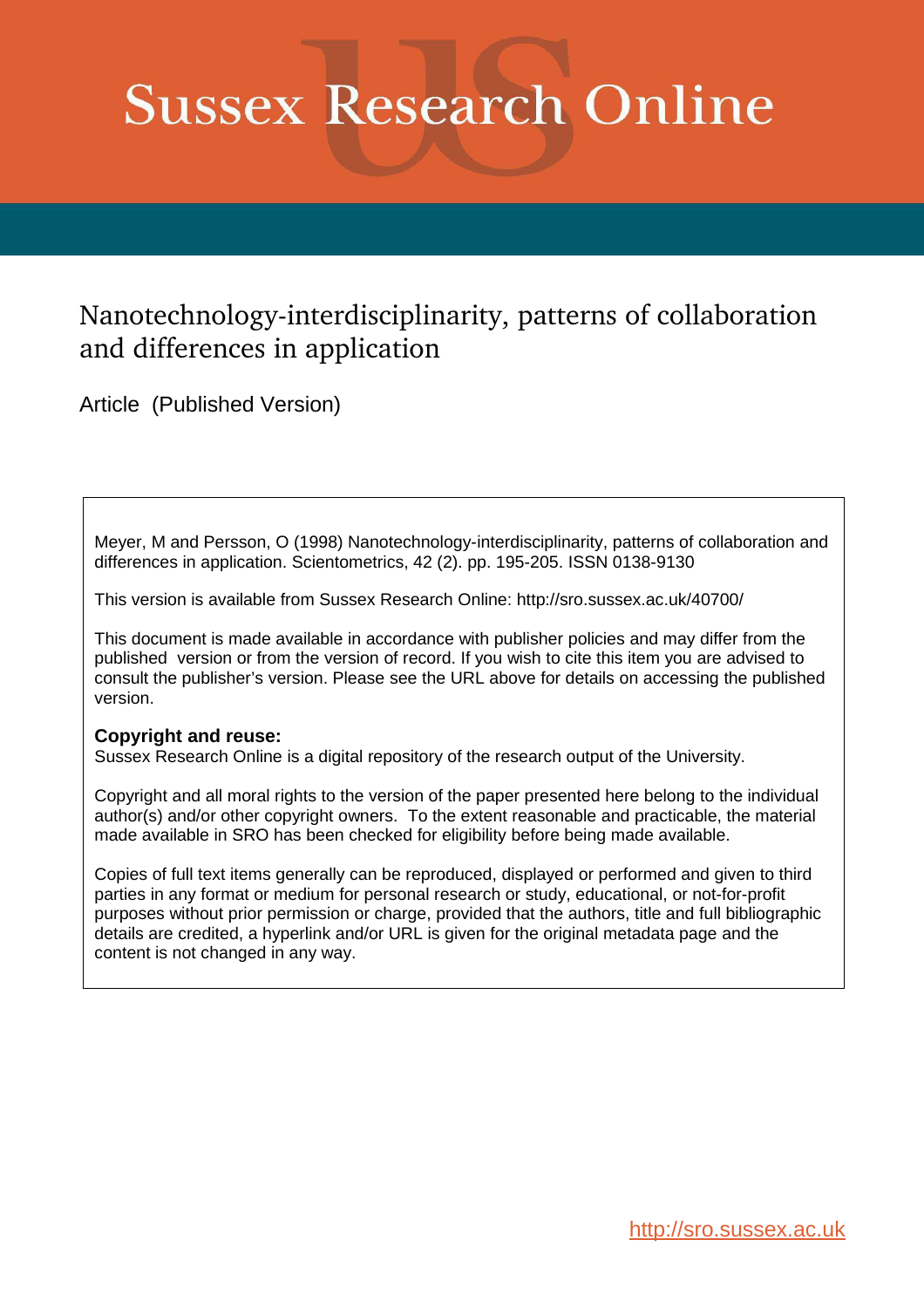*Scientometrics, Vol. 42, No. 2 (1998) 195-205* 

## NANOTECHNOLOGY - INTERDISCIPLINARITY, PATTERNS OF COLLABORATION AND DIFFERENCES IN APPLICATION

#### M. MEYER,\* O. PERSSON\*\*

*\* Tema T, Link6ping University, S - 581 83 Linkb'ping (Sweden) and \* VTT Group for Technology Studies, PO Box 1002, SF- 02044 VTT (Finland) \*\* lnforsk Group, Department of Sociology, University of Umed, S- 901 87 Umed (Sweden)* 

(Received January 21, 1998)

Nanotechnology is a novel technological field said to be one of the key technologies in the 21st century revolutionizing information technology, materials and medicine. Bibliometric quantification is a way to show the emergence of a new technology. *Braun* et al.<sup>1</sup> could establish an exponential growth pattern of publications in nano-science and technology starting in the early 1990s. Using their study as basis we intend to further characterize nanotechnology using bibliometric as well as patent data. We can show that the share of boundary-spanning publications is exceptionally high in the field of nanotechnology. Our co-authorship analysis indicates that countries foIlow different patterns of collaboration. Some countries tend to have bilateral relations while others collaborate with a much larger array of nations. Patent data in combination with bibliometric reveals differences in the application of science. In our conclusion we raise a number of questions requiting an analysis using also other types of data. Still, a closer investigation and disaggregation of bibliometric data may come up with additional findings.

#### **Introduction**

Nanotechnology is an emerging technological field. As a recent study shows, there is little consensus on what exactly is nanotechnology.<sup>2</sup> However, *Franks'* definition<sup>3</sup> of nanotechnology as *'the technology where dimensions or tolerances in the range 0.1 to 100 nm (from the size of an atom to the wavelength of light) play a critical role'* seems to have commanded wide acceptance.<sup>4</sup> In practice, the label 'nanotechnology' also includes methods used to build structures up to a micron.<sup>5</sup> A number of technology foresight studies<sup>4,6-11</sup> identify nanotechnology as a key technology in the 21st century revolutionizing information technology, materials and medicine.

Bibliometric quantification is a way to show the emergence of a new technology. In their study, *Braun* et al., could show that a new scientific and technological field has

*0t38-9130/98/US \$15.00 Copyright 9 1998 Akaddmiai Kiad6, Budapest All rights reserved*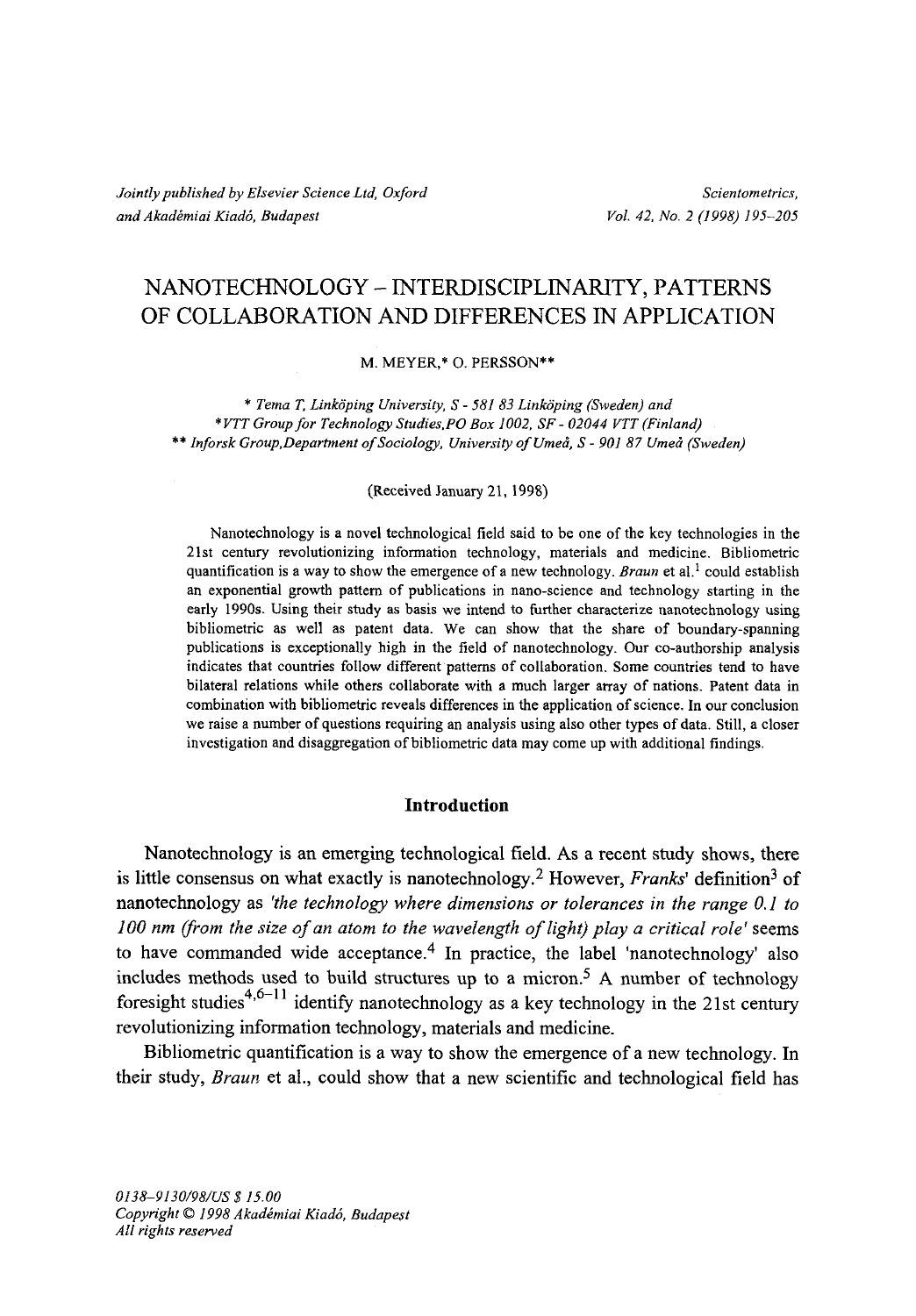been born. They could establish an exponential growth pattern of publications in nanoscience and technology starting in the early 1990s.

While the Braun study emphasized the emergence of the field as such, we see our paper as a contribution to characterize nanotechnology. Mostly following the approach chosen by *Braun* et al., we can show the interdisciplinary nature of nanotechnology. We also look at differences among countries. By including patent data in our study we can illustrate the impact nations have on the emergence of a technology.

#### **Method**

As far as possible we used the approach chosen by *Braun* et al. when counting nano-papers in the *Science Citation Index.* As *Braun* et al., we retrieved articles that contained the prefix 'nano' in their title. We excluded a smaller number of terms as irrelevant to the topic, such as nanosecond, nanoampere, nanogram.<sup>12</sup> Already the exclusion of a few irrelevant terms brought us close enough to Braun's results. Table 1 shows how close our results have come to those of *Braun* et al. The small differences between our and Braun's study demonstrate the reliability and replicability of their study.

|                     | Comparison of our sample of nano-papers with <i>Braun</i> et al. |                                        |
|---------------------|------------------------------------------------------------------|----------------------------------------|
| Publication<br>year | N of articles<br>in our study                                    | N of articles<br>in <i>Braun</i> et al |
| 1991                | 274                                                              | 254                                    |
| 1992                | 450                                                              | 425                                    |
| 1993                | 686                                                              | 545                                    |
| 1994                | 1047                                                             | 1049                                   |
| 1995                | 1366                                                             | 1406                                   |
| 1996                | 1607                                                             | n.a.                                   |

Table 1

#### **Interdisciplinarity**

#### *Distribution of papers by field*

Using our database, we had a look at the distribution of nano-papers according to the journal based classification developed by *Katz* and *Hicks.* 13 As Table 2 indicates,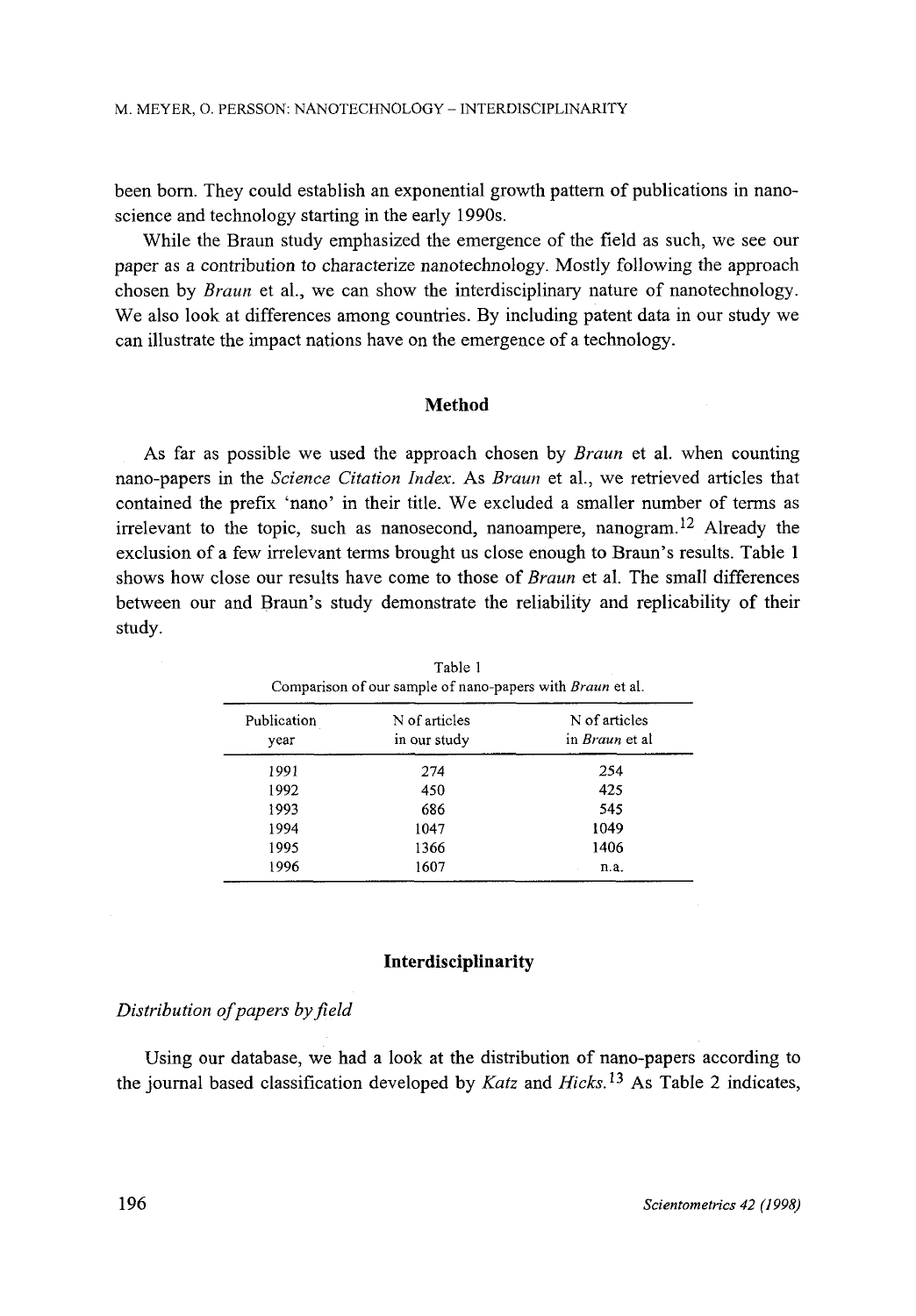most nano-papers are published in the major field of natural sciences. However, multidisciplinary publications and papers in the engineering and materials sciences play a prominent role. Especially the strong position of multidisciplinary papers is striking.

| Distribution of papers by major field by SPRU-classification |      |      |          |      |      |      |       |                     |                   |
|--------------------------------------------------------------|------|------|----------|------|------|------|-------|---------------------|-------------------|
| Major<br>field                                               | 1991 | 1992 | 1993     | 1994 | 1995 | 1996 | Total | Growth <sup>a</sup> | Standard<br>Error |
| Natural Sciences                                             | 119  | 205  | 386      | 612  | 765  | 946  | 3033  | 3.2                 | 3.7               |
| Multidisciplinary Sciences                                   | 51   | 103  | 141      | 189  | 289  | 367  | 1140  | 0,4                 | 2.2               |
| Engineering and Materials                                    | 74   | 92   | 127      | 184  | 235  | 209  | 921   | $-2.3$              | 1.9               |
| Life Sciences                                                | 30   | 47   | 30       | 59   | 70   | 56   | 292   | $-1.5$              | 1.8               |
| Unknown <sup>b</sup>                                         | 0    | 0    | $\Omega$ |      | 5    | 24   | 30    | 0.2                 | 0.4               |
| Total                                                        | 274  | 447  | 684      | 1045 | 1364 | 1602 | 5416  |                     |                   |

Table 2 Distribution of papers by major field by SPRU-elassification

<sup>a</sup> The growth rate is calculated as a linear slope coefficient based on the annual shares of the respective major fields.

<sup>b</sup> The SPRU-classification scheme is based on ISI 1994 journal set. ISI add journals and drop journals. Ten of the 30 unknown papers are in journals without *ISI-classification* anymore; the remainder of 20 unclassified papers has been published in newly added journals.

The subfield-distribution underlines this finding (Table 3) which shows the interdisciplinary character of research in nanotechnology. Counting all interdisciplinary subfields, one obtains, as seen, a total of 1140 papers. If one adds the 154 interfield nanopapers, one comes to a number of 1299 papers that are of a cross-boundary nature. Altogether, cross-boundary subgroups would take rank 2 after physical sciences. In *Hicks'* and *Katz'* study, 13 81 percent of all UK papers were published in single-field journals while the corresponding figure for the nano-papers were 72 percent.

The subfield classification underpins also the importance of materials. This is plausible given the nature of materials and engineering as interdisciplinary sciences. Counting all materials-related papers one comes to a total of 1807. This is almost as much as can be found for physics.

#### *Growth*

Looking at the *percentage* distribution of nano-papers one can establish some trends. We calculated a linear slope coefficient based on the annual shares of major fields as well as subfields *(Growth* columns in Tables 2 and 3). While natural and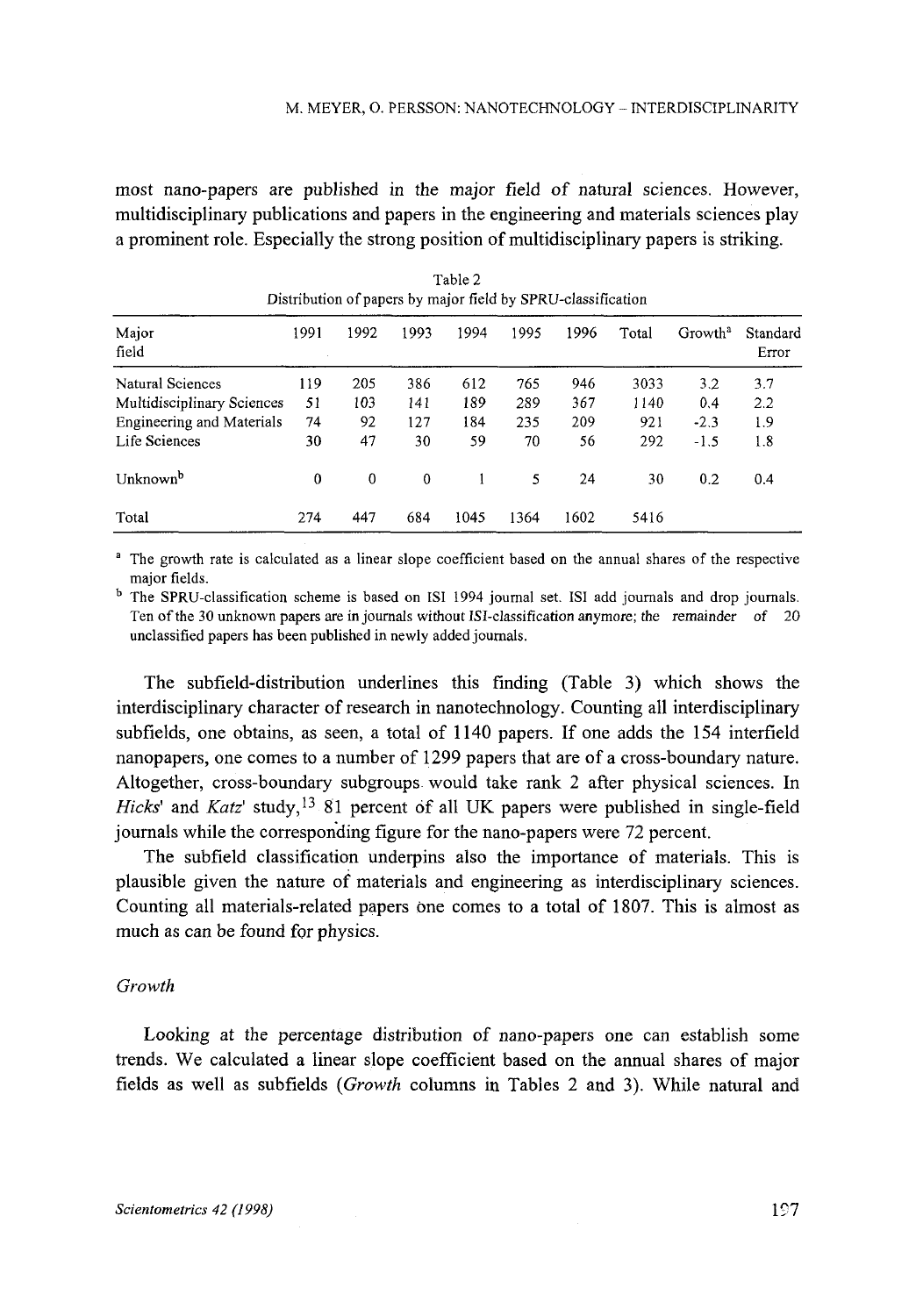multidisciplinary sciences have gotten stronger, the major fields of engineering and materials and life sciences seem to have lost importance. Papers in natural science have a slope coefficient of 3.2. The only other growing field is multidisciplinary sciences with 0.4. Engineering and materials as well as life sciences lost ground dramatically. Their shares dropped by more than a half and three forths, respectively, leading to coefficients of-2.3 and -1.5.

| The subfield distribution of nano-papers by SPRU-classification |                         |                |                |                         |                  |                |       |                     |                   |
|-----------------------------------------------------------------|-------------------------|----------------|----------------|-------------------------|------------------|----------------|-------|---------------------|-------------------|
| Subfield                                                        | 1991                    | 1992           | 1993           | 1994                    | 1995             | 1996           | Total | Growth <sup>a</sup> | Standard<br>Error |
| Physical sciences                                               | 74                      | 132            | 266            | 387                     | 420              | 548            | 1827  | 1.1                 | 4.6               |
| Chemical sciences                                               | 40                      | 70             | 107            | 215                     | 334              | 375            | 1141  | 2.2                 | 1.8               |
| Interdisciplinary natural-<br>engineering &                     |                         |                |                |                         |                  |                |       |                     |                   |
| materials science                                               | 26                      | 67             | 92             | 144                     | 211              | 286            | 826   | 1.2                 | 1.6               |
| Materials science                                               | 57                      | 75             | 99             | 133                     | 185              | 153            | 702   | $-1.9$              | 1.4               |
| Interdisciplinary                                               |                         |                |                |                         |                  |                |       |                     |                   |
| life-natural-engineering                                        |                         |                |                |                         |                  |                |       |                     |                   |
| & materials science                                             | 15                      | 22             | 38             | 30                      | 58               | 59             | 222   | $-0.4$              | 0.9               |
| Medical sciences                                                | 20                      | 30             | 21             | 39                      | 42               | 34             | 186   | $-1.0$              | 1.0               |
| Engineering sciences                                            | 14                      | 12             | 18             | 33                      | 39               | 39             | 155   | $-0.4$              | 0.8               |
| Interdisciplinary                                               |                         |                |                |                         |                  |                |       |                     |                   |
| life-natural sciences                                           | 10                      | 14             | 11             | 15                      | 20               | 22             | 92    | $-0.5$              | 0.5               |
| Biological sciences                                             | 7                       | 7              | 7              | 12                      | 15               | 10             | 58    | $-0.3$              | 0.4               |
| Interfield engineering                                          |                         |                |                |                         |                  |                |       |                     |                   |
| and material sciences                                           | 3                       | 4              | 8              | 18                      | 10               | 14             | 57    | 0.0                 | 0.4               |
| Interfield natural sciences                                     | $\overline{\mathbf{c}}$ | 3              | 10             | 8                       | 11               | 21             | 55    | 0.1                 | 0.3               |
| Interfield life sciences                                        | $\mathbf{2}$            | 9              | $\overline{c}$ | 8                       | 11               | 10             | 42    | $-0.1$              | 0.6               |
| Earth sciences                                                  | $\overline{c}$          | $\bf{0}$       | $\overline{3}$ | $\overline{\mathbf{c}}$ | $\boldsymbol{0}$ | $\overline{2}$ | 9     | $-0.1$              | 0.3               |
| Information and                                                 |                         |                |                |                         |                  |                |       |                     |                   |
| communications                                                  | $\bf{0}$                | 1              | 2              | $\mathbf 0$             | I                | 3              | 7     | 0.0                 | 0.1               |
| Agricultural sciences                                           | 1                       | 1              | $\mathbf 0$    | $\boldsymbol{0}$        | $\mathbf{2}$     | $\mathbf{c}$   | 6     | 0.0                 | 0.1               |
| Mathematical science                                            | 1                       | 0              | $\mathbf{0}$   | 0                       | $\mathbf 0$      | $\mathbf{0}$   | 1     | $-0.1$              | 0.1               |
| Unknown <sup>b</sup>                                            | 0                       | $\mathbf{0}$ . | $\mathbf 0$    | 1                       | 5                | 24             | 30    | 0.2                 | 0.4               |
| Total                                                           | 274                     | 450            | 686            | 1047                    | 1366             | 1607           | 5416  |                     |                   |

| Table 3                                                         |  |
|-----------------------------------------------------------------|--|
| The subfield distribution of nano-papers by SPRU-classification |  |

a The growth rate is calculated as a linear slope coefficient based on the annual shares of the respective major fields.

b The SPRU-classification scheme is based on ISI 1994 journal set. ISI add journals and drop journals. Ten of the 30 unknown papers are in journals without ISl-classification anymore; the remainder of 20 unclassified papers has been published in newly added journals.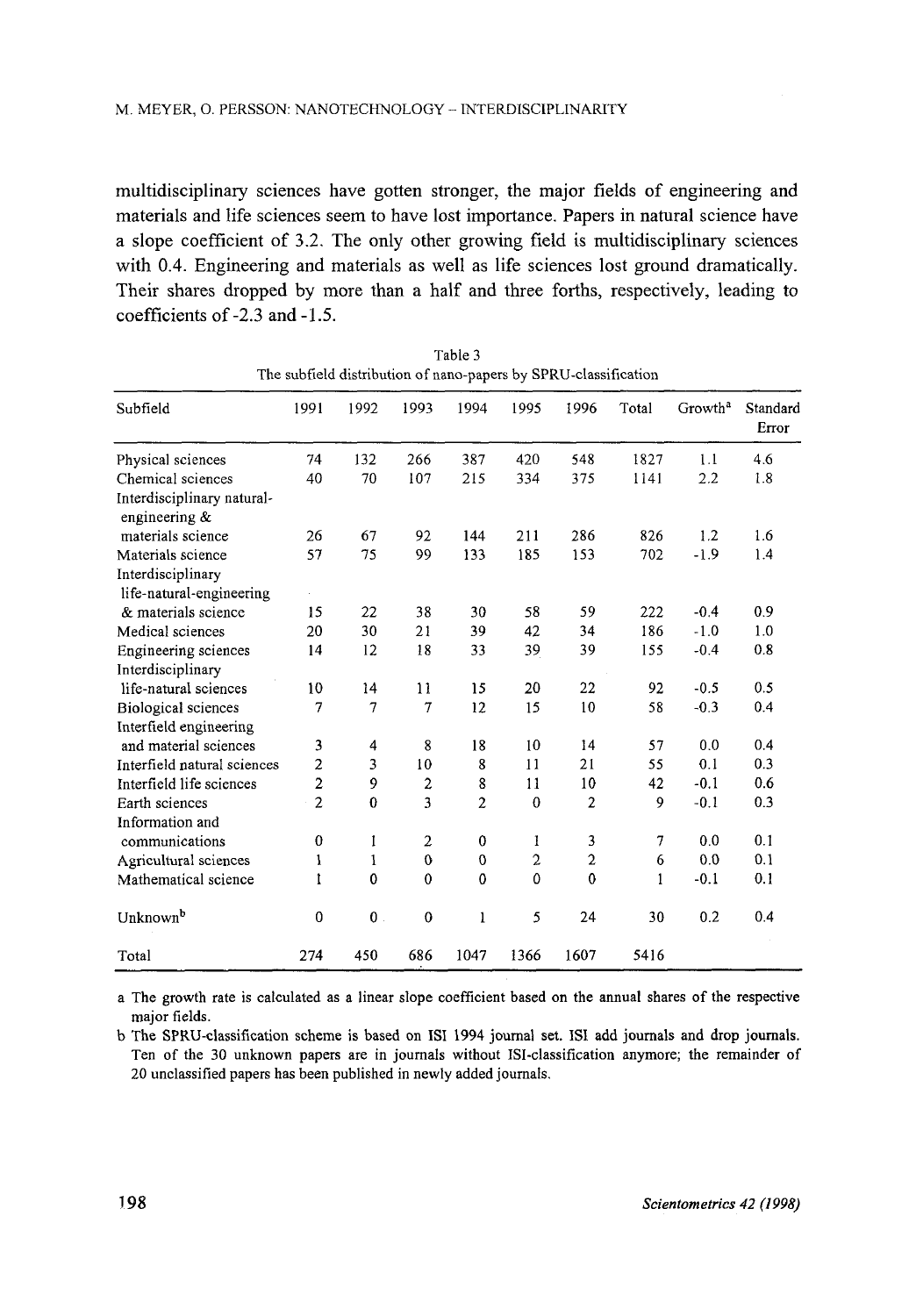A look at the subfield results gives a more detailed view. There we see that the growth of nano-papers with a natural science classification is not uniform. Thus the slope of chemical nano-publications is twice as steep as the one of physical nanopapers.

The growth in share of nano-papers in the major field of multidisciplinary publications is due to the subfield of interdisciplinary natural-engineering and materials science. While the shares of other multidisciplinary sciences are decreasing, this subfield could increase its share by more than a third. Its slope coefficient equals 1.2. An interesting observation in this connection is the decrease in share of publications in materials science  $(-1.9)$ . Since this is more than what happened to the other multidisciplinary fields one may ask if there is then a general trend in nanoscale materials towards interdisciplinarity.

#### **Patterns of collaboration**

#### *The key players*

With our database we could identify the leading countries in nanopapers. Not surprisingly, the US, Japan and Germany are heading the list. An interesting finding, however, is the relatively strong position of China. Table 4 shows the distribution of papers by country.

|                      | The distribution of papers by country (with duplicate country addresses reflioved) |      |          |      |      |      |      |      |      |       |
|----------------------|------------------------------------------------------------------------------------|------|----------|------|------|------|------|------|------|-------|
| Country              | 1988                                                                               | 1989 | 1990     | 1991 | 1992 | 1993 | 1994 | 1995 | 1996 | Total |
| <b>USA</b>           |                                                                                    |      | 5        | 117  | 183  | 282  | 372  | 530  | 571  | 2062  |
| Japan                | 0                                                                                  | 0    | 3        | 26   | 49   | 83   | 122  | 152  | 214  | 649   |
| Germany              |                                                                                    | 0    | 3        | 39   | 52   | 61   | 106  | 127  | 159  | 547   |
| France               |                                                                                    | 0    | 4        | 21   | 45   | 60   | 98   | 124  | 152  | 505   |
| PR China             | 0                                                                                  | 0    | 0        | 8    | 21   | 44   | 71   | 91   | 110  | 345   |
| UK.                  | 0                                                                                  |      |          | 8    | 22   | 21   | 68   | 52   | 76   | 249   |
| Russia <sup>a</sup>  | 0                                                                                  | 0    | 0        | 6    | 18   | 32   | 25   | 69   | 69   | 219   |
| Spain                | 0                                                                                  | 0    | 0        | 9    | 9    | 19   | 39   | 46   | 40   | 162   |
| Canada               | 0                                                                                  | 0    | $\bf{0}$ | 15   | 12   | 17   | 23   | 49   | 36   | 152   |
| Italy                | 0                                                                                  | 0    | $\bf{0}$ | 4    | 15   | 20   | 28   | 38   | 43   | 148   |
| <b>All Countries</b> | 2                                                                                  | 2    | 20       | 300  | 509  | 759  | 1195 | 1583 | 1776 | 6146  |



a Russia includes counts for what used to be the Soviet Union.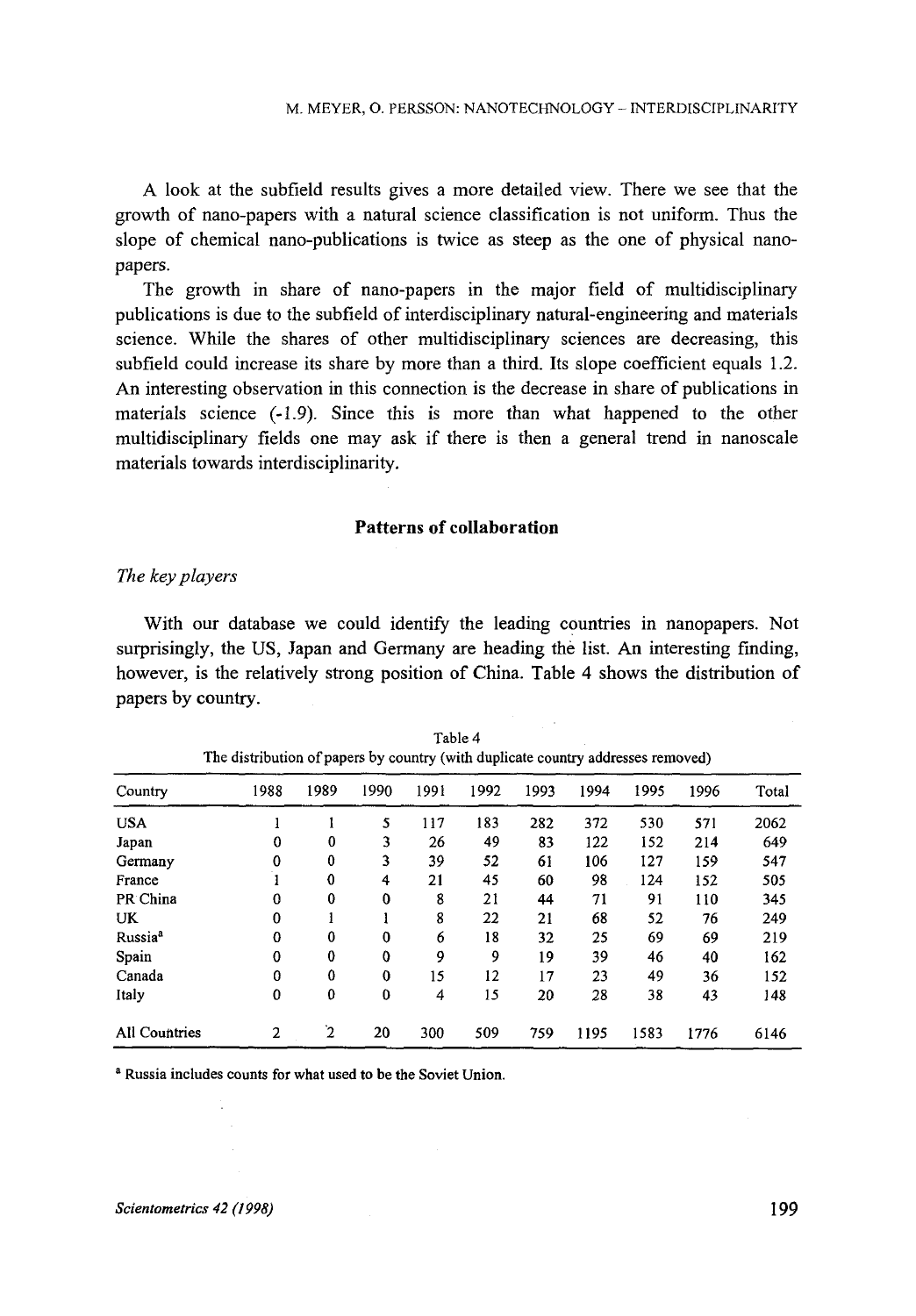A look at the institutions publishing seems to underline our results for the countries (Table 5). Japanese and American institutions are heading the list with the Chinese Academy of Sciences as no. 1.

| # Papers | Institutions        | Home countries |
|----------|---------------------|----------------|
| 166      | Acad Sinica         | PR China       |
| 135      | MIT                 | <b>USA</b>     |
| 127      | Univ Calif Berkeley | USA            |
| 125      | Tohoku Univ         | Japan          |
| 114      | Univ Illinois       | USA            |
| 107      | Russian Acad Sci    | Russia         |
| 106      | USN                 | <b>USA</b>     |
| 81       | Univ Paris 11       | France         |
| 81       | <b>IBM</b> Corp     | USA            |
| 75       | Jilin Univ          | PR China       |

#### *Co-authorship analysis*

We conducted a co-authorship analysis. Figure 1 illustrates our results in a country co-authorship matrix. An interesting finding is that, looking at the leading countries, one can distinguish different pattems of collaborations. On the one hand, there are countries whose researchers collaborate with colleagues from a variety of countries. On the other hand, researchers in certain other countries prefer to co-author papers with colleagues in only a few other countries.

Thus the US with 311 out of 1538 co-authorships are cooperating with every country included in this matrix. Germany and France come quite close to this range of collaborations. However, Japan and China, countries that are big in publishing, do not collaborate internationally to the same extent. They seem to collaborate selectively with the other leading countries only. Japan seems to have serious collaborations only with the US, Germany, France, the UK and China. China itself has close collaborations with Germany, the US and Japan. This restricted set of rather intensive collaborations, as we can observe it for China and to a certain extent for Russia too, raises the question whether it is science quality or science policy that is creating the links. Are there any major breakthroughs coming from these countries, as the high number of nanopapers from China and Russia might suggest, or is it just a matter of science policies establishing these collaborations?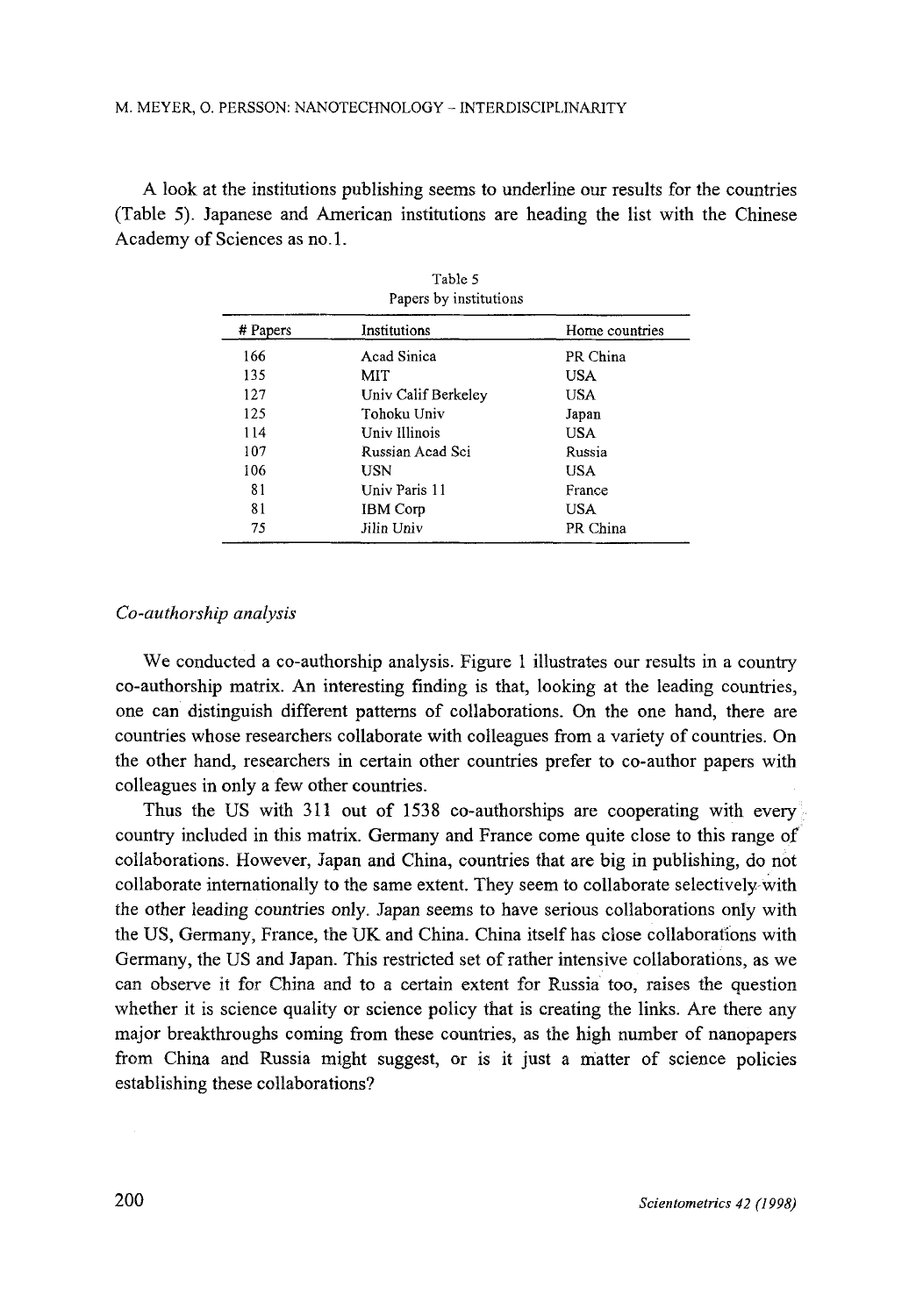

**Fig. 1. Country co-authorship matrix** 

#### **Differences in application**

**Along with studying the emergence of a novel technological field goes the question to which degree scientific findings have been applied already. In this context, bibliometric data as such and on its own is of little help. Thus we also look at patent data in order to compare publishing with patenting activity of countries. However, it should be stressed that one cannot establish any causal links between papers and patents. But referring to earlier work by** *Narin* **and his colleagues 14 on patented technology in the USA and the underlying science base, one could expect that a country that has high paper counts does well in patenting too, especially in a science-based field such as nanotechnology. In their study** *Narin* **et al. could show that the within-country connection between basic science and applied technology is especially profound in the highly scientific areas of technology. A recent study by the same group underpins these findings. 15 By tracing the rapidly growing citation linkage between US patents and scientific papers,** *Narin* **et al. could show a strong national component, with each country's inventors preferentially citing papers authored in their own country, by a factor of between two and four.**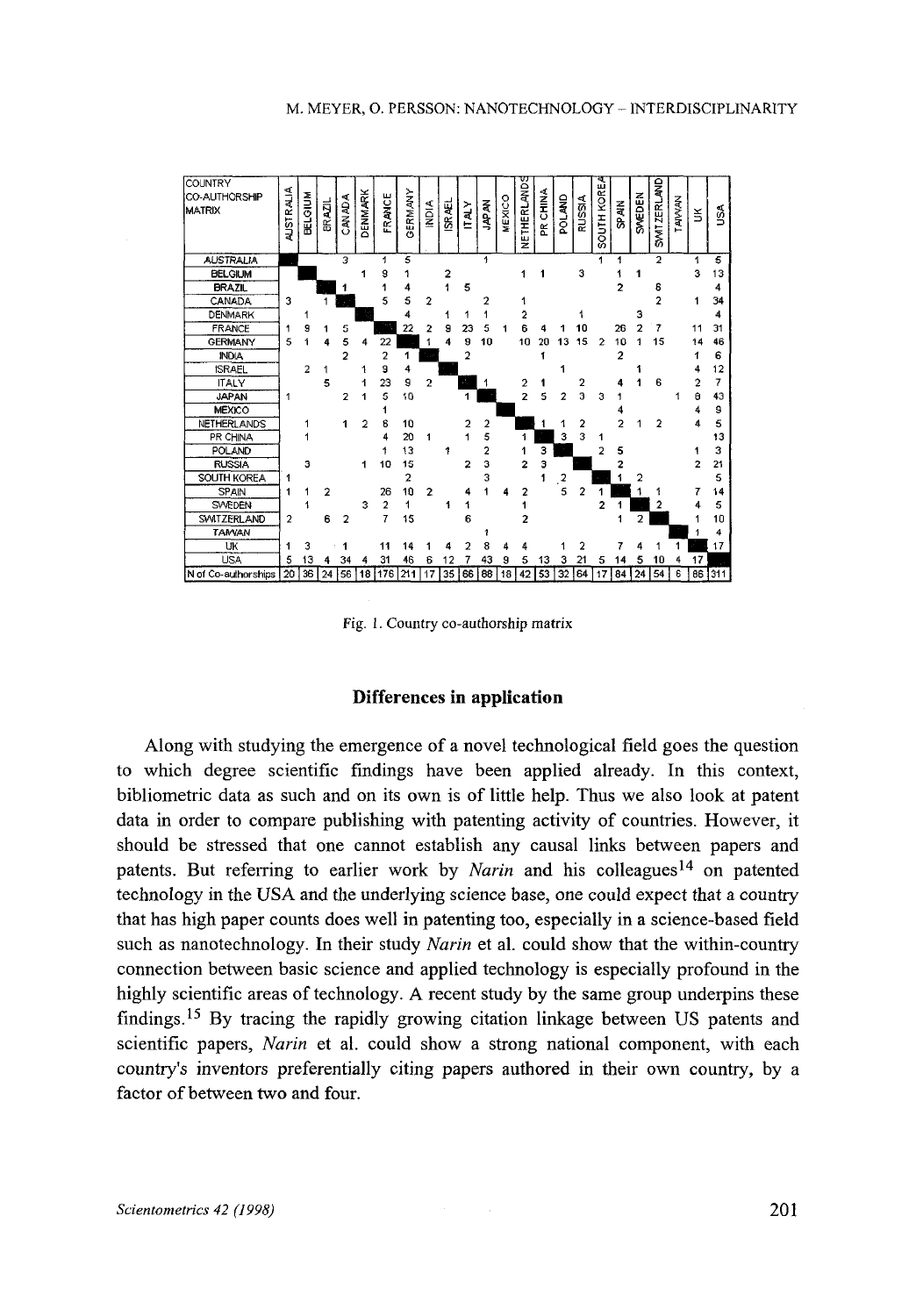We applied a similar search strategy to US patent data as we did earlier on in our bibliometric search mostly using the terms *Braun* et al. chose too. 16 Thereby we found more than 2000 nano-patents for the search period 1990-1997. Table 6 gives an overview of patenting activities in relation to publications. It contains publication and patent counts for countries with patents held in nanotechnology.

As for the assumption, our data is inconclusive. On the one hand, we found some proof for the notion that countries which are big in publications are also big in patenting. At least the top five countries are the same and this even in the same order.<sup>17</sup>

On the other hand, we can show that there are countries that publish and patent in different manners. For instance, small industrialized countries, such as Norway and Finland, and, with Taiwan, also newly industrializing countries seem to achieve exceptionally good science-technology ratios, implying big in papers does not necessarily mean big in patents too. This leads to the question: What are the underlying factors for these differences in publishing and patenting?

| Country          | No. of publications<br>1988-96 | No. of patents<br>1990-97 | Publications/<br>Patents |
|------------------|--------------------------------|---------------------------|--------------------------|
| USA <sup>a</sup> | 2062                           | 1636                      | 1.26                     |
| Japan            | 649                            | 150                       | 4.33                     |
| Germany          | 547                            | 84                        | 6.51                     |
| France           | 505                            | 68                        | 7.43                     |
| UK               | 249                            | 34                        | 7.32                     |
| Switzerland      | 142                            | 15                        | 9.47                     |
| Taiwan           | 39                             | 15                        | 2.60                     |
| The Netherlands  | 96                             | 12                        | 8.00                     |
| Italy            | 148                            | 10                        | 14.80                    |
| Australia        | 51                             | 6                         | 8.50                     |
| Sweden           | 52                             | 5                         | 10.40                    |
| Belgium          | 67                             | 4                         | 16.75                    |
| Finland          | 20                             | 4                         | 5.00                     |
| Ireland          | 20                             | 3                         | 6.67                     |
| Norway :         | 4                              | 3                         | 1.33                     |
| Denmark          | 45                             | $\overline{c}$            | 22.50                    |
| Spain            | 162                            | ı                         | 162.00                   |
| Hong Kong        | Ħ                              | 1                         | 11.00                    |
| Total            | 4869                           | 2053                      | 2.37                     |

| Table 6                                                     |
|-------------------------------------------------------------|
| Patenting activities in relation to publications by country |

a Due to the use of US patent data, the results for the US are deterred and should not be overestimated.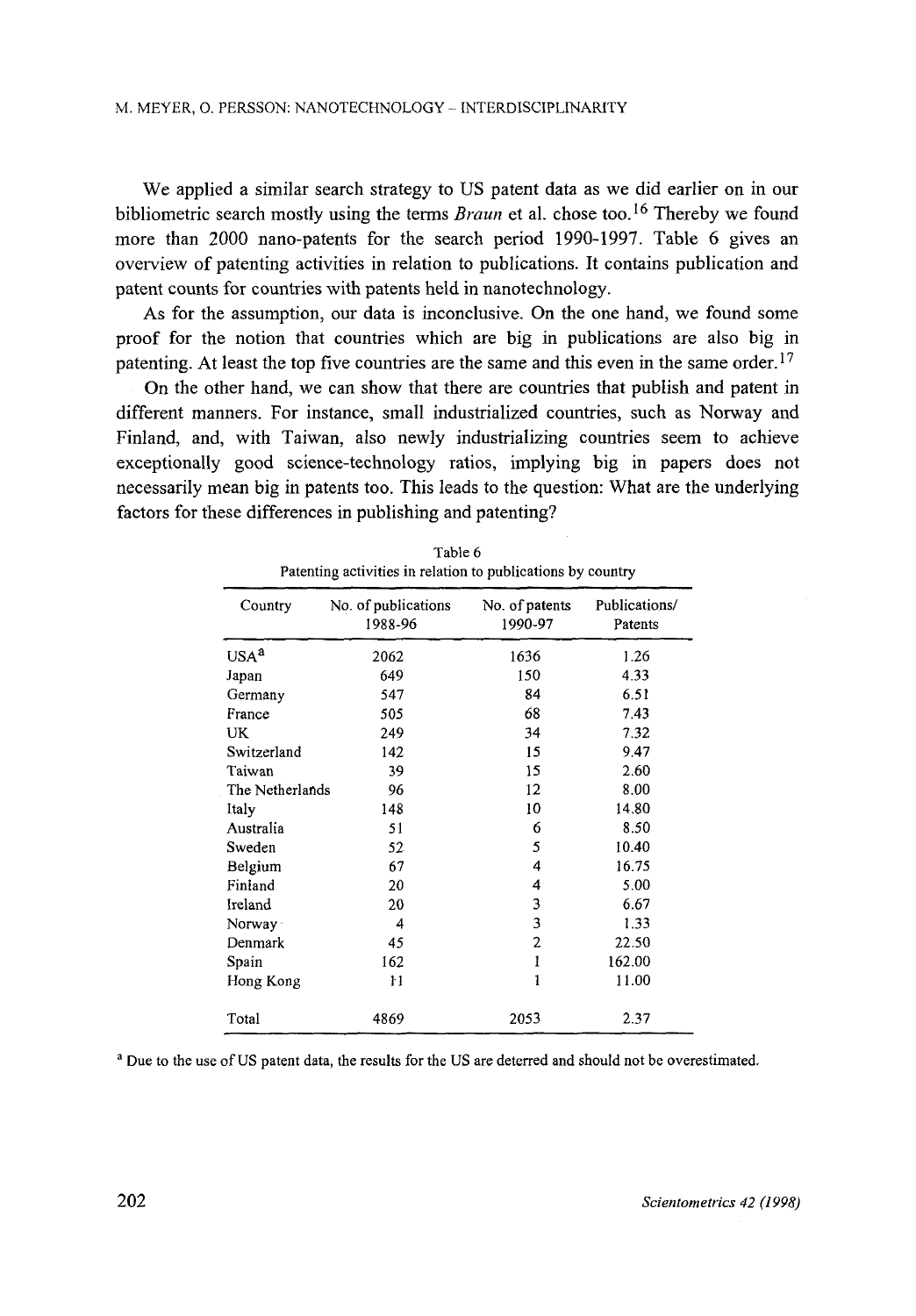It should be noted that the simple relation of publications and patents we used is too crude a measure to make reliable statements about a connection between patenting and publishing activities of countries. It is meant as a first step to get an overall idea of what is going on. For more reliable results, one needs to go to the patents themselves and look at the extent to which they cite domestic scientific papers.

#### **Conclusions**

Our bibliometric study has raised a number of questions. We could show that the share of boundary-spanning, interdisciplinary and interfield publications is exceptionally high and still growing. This makes one wonder why nanotechnology is interdisciplinary to such an extent and why this trend seems to continue. Is it a typical phenomenon for emerging technologies? Is it because science is developing more rapidly in areas that are carried out in an application context, as *Gibbons* et al. 18 suggest? Another interesting question is what are the reasons for the varying developments of the different disciplinary fields? An analysis of citation frequencies might help identify some breakthroughs as explaining factors.

Our second major finding was that countries follow different patterns of collaboration. Some countries tend to have bilateral relations while others collaborate with a much larger array of nations. Why? Are there some historical or social reasons? Are there any multi-country projects that stimulate links between participating countries? Does the amount of international collaboration has any effect on domestic cooperation?

Finally our results from the comparison of publication and patenting activities indicate differences in the application of science between countries. Smaller countries, industrialized as well as newly industrializing did exceptionally well. Thus: What are the underlying factors for these differences? Is size the explaining factor here? Or do differences between the national innovation systems play the decisive role? A comparison of countries' science bases and endowments with high-technology enterprises would be interesting here.

The answer to those questions, however, won't be entirely a bibliometric one. We just started mapping a radically new, emerging technology on the macro-level mostly looking at countries as unit of analysis. But the questions raised require a more detailed analysis on a less aggregated level. Finding answers why nanotechnology is so interdisciplinary, why there are differences in collaboration patterns as well as sciencetechnology transformation, requires an analysis using also other types of data. Still, a closer investigation and disaggregation of bibliometric data may come up with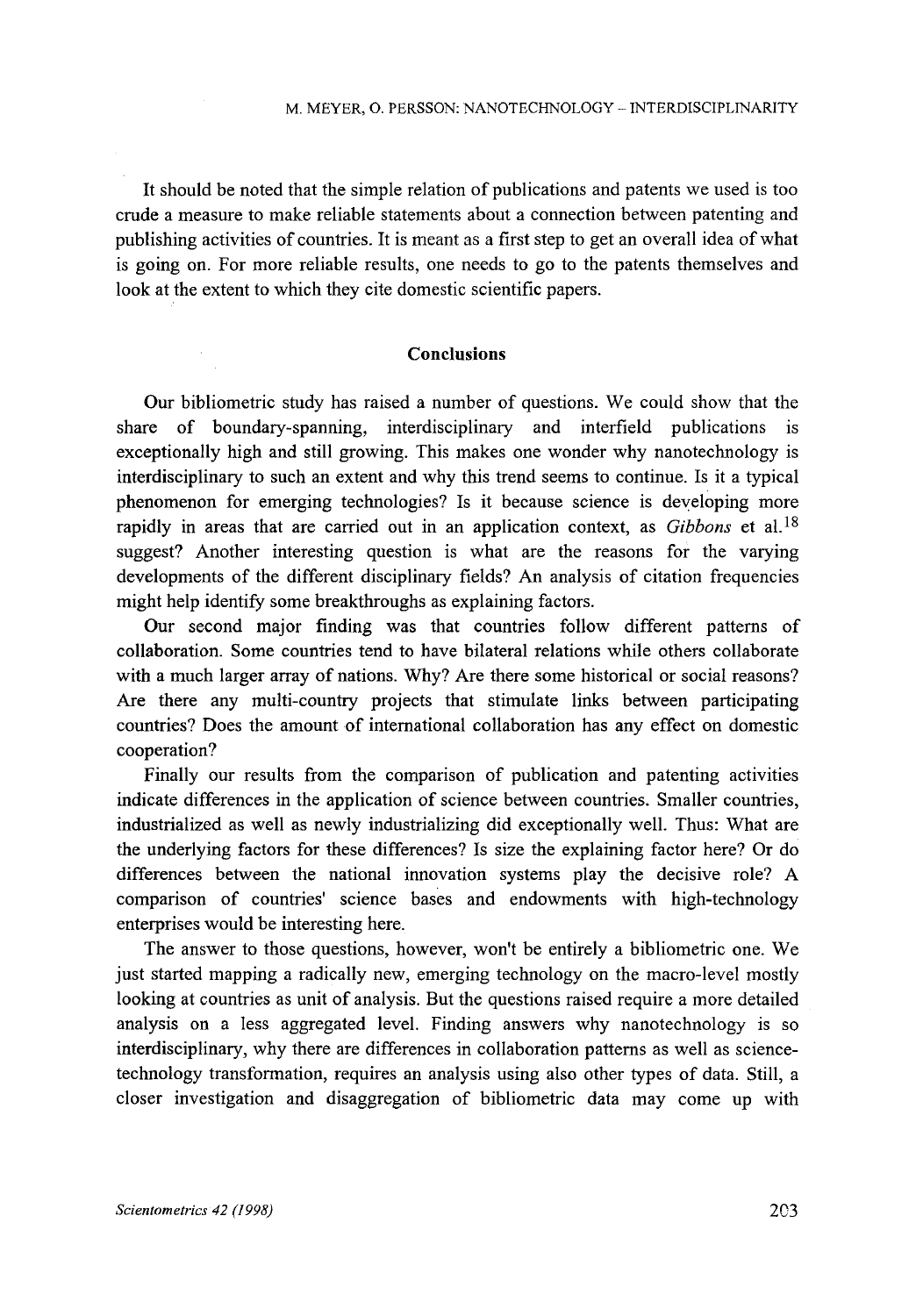additional findings. Especially looking at citations of scientific papers in patents seems to hold some promise.

 $\ast$ 

The authors wish to thank Sylvan *Katz* and Terttu *Luukonen* for their valuable comments on earlier drafts.

#### **Notes and references**

- 1. T. BRAUN, A. SCHUBERT, S. ZSINDELY, Nanoscience and nanotechnology on the balance, *Scientometrics,* 38 (1997) 321-325.
- 2. I. MALSCH, *Nanoteehnology in Europe." Experts' Perceptions and Scientific Relations between Subareas.* Institute for Prospective Technological Studies, Seville, 1997.
- 3. A. FRANKS, Nanotechnology, *Journal bfPhysics E-Scientific Instrumentation,* 20 (1987) 1442-1451.
- 4. D. W. BUDWORTH, *Overview of Activities on Nanotechnology and Related Technology,* Institute for Prospective Technological Studies, Seville, 1996.
- 5. The Finnish Nanotechnology Programme, for instance, defines nanotechnology as follows: '(...) an increasing number of methods which are used to build structures smaller than the finest structures in current silicon chips, yet larger than individual atoms. This implies a scale from 1 nm to 1000 nm.'

(TEKES and Academy of Finland, Nanotechnology:. The Way to the Future, Nanotechnology Programme 1997-1999, n.p.).

- 6. G. BACHMANN, *Nanotechnology.* Technology analysis prepared within the framework of the 'identification and Assessment of Approaches to Future.Technologies' plan (no. NT 2051B) under contract to the Federal Ministry for Research and Technology. VDI [Verein Dentscher Ingenieure], Düsseldorf, 1995.
- 7. BMBF, *Delphi-Bericht 1995 zur Entwicklung yon Wissenschaft und Technik Mini-Delphi,* Bonn, 1996.
- 8. BMFT, *Deutscher Delphi-Bericht zur Entwicklung yon Wissenschaft und Technik,* Bonn, 1993.
- 9. O. KUUSI, *Materiaalit Muroksessa,* VATT, Helsinki, 1994.
- 10. M. NELSON, C. SHIPBAUGH, *The Potential of Nanotechnology for Molecular Manufacturing,* Santa Monica, RAND Organization, 1995.
- 11. M. S. MEYER, *Nanotechnology and its" Industrial Applications,* Wuppertal, W.WIS, 1996.
- 12. Search terms used by *Braun* et al. as follows (all terms searched begin with nano):

-crystalline, -structure, -particle, -scale, ~composite, -tube, -crystal, -gram, -meter-Size, -phase, .-cluster,-size, -capsule, -crystallite, -sphere, -flagellate, -metric, -filtration, -lithography, -fabrication, -indentation, -technology, -colloid, -porous, -wire, -bridge, -crystallization, -tubule, -electronics, ~vid, ~particulate, -tribology, -foam, ~diffraction, ~tip, ~aggregate, -crystallized, ~flare, ~material, ~dispersed, -filament, -powder, ~rheology, ~architecture, -layer, -lithographic, ~channel, -device, -electronic, ~fiber, ~granular, ~heterogeneous, ~meter-Thick, ~peptide, ~space, ~-Y-TZP/A1203, ~droplet, ~feature, ~gold, ~grained, -mechanics, ~multilayer, -pore, -probe, ~whisker, ~analysis, -ball, ~cavity, ~characterization, ~column, -constriction, -disperse, ~dispersion, -electrode, -fibrillar, ~manipulation, ~-preeipitate, -radian, -system, -~technique, -template, ~topography, -world,  $\sim$ analytical,  $\sim$ band,  $\sim$ cell,  $\sim$ cermet,  $\sim$ chemical,  $\sim$ chemistry,  $\sim$ coll,  $\sim$ crack,  $\sim$ cyrstalline,  $\sim$ diamond, ~clissection, ~domain, ~engineering, ~friction, -grain, ~granule, ~hardness, ~heterostmcture,